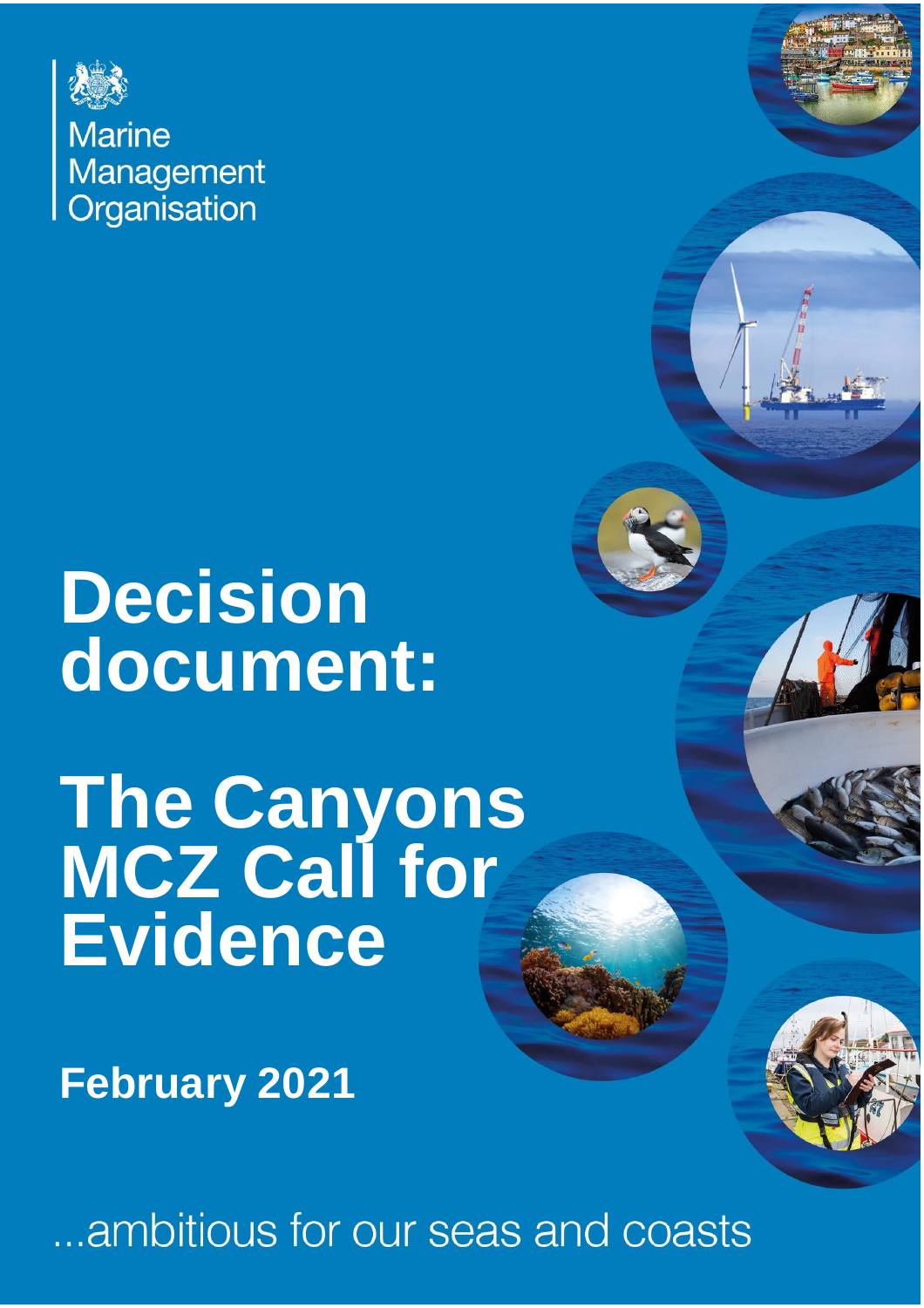# **1. Introduction**

Between 28 October and 15 December 2020 the MMO ran a call for evidence to seek views on the draft assessments of the impacts of fishing and non-licensable activities in five marine protected areas (MPAs).

The four MPAs which are being assessed for the impact of fishing are:

- The Canyons Marine Conservation Zone (MCZ);
- Dogger Bank Special Area of Conservation (SAC);
- Inner Dowsing, Race Bank, North Ridge SAC;
- South Dorset MCZ.

Studland Bay MCZ is being assessed for the impact of marine non-licensable activities.

Further details on the call for evidence are provided [here.](https://www.gov.uk/government/publications/managing-fisheries-in-marine-protection-areas-call-for-evidence)

This document presents a summary of the call for evidence responses received and the decision for the next steps for The Canyons MCZ.

# **2. The Canyons Marine Conservation Zone**

The Canyons MCZ was formally designated on 21 November 2013<sup>1</sup> with two new features: coral gardens and sea-pen and burrowing megafauna communities being added on 31 May 20192. Following this amendment, the site has four designated features:

- Sea-pen and burrowing megafauna communities
- Coral gardens
- Cold-water coral reefs
- Deep-sea bed

The conservation objectives for The Canyons MCZ are set out in the designation order as:

The habitats, so far as:

- already in favourable condition, remain in such condition; and
- not already in favourable condition, be brought into such condition, and remain in such condition.

The Joint Nature Conservation Committee (JNCC) advises a general management approach of 'maintain in favourable condition' for the sea-pen and burrowing

<sup>1</sup> Ministerial order 2013 No. 4. Available online at[: https://www.legislation.gov.uk/ukmo/2013/4/created](https://www.legislation.gov.uk/ukmo/2013/4/created)

<sup>2</sup> Ministerial order 2019 No. 7. Available online at[: https://www.legislation.gov.uk/ukmo/2019/7/created](https://www.legislation.gov.uk/ukmo/2019/7/created)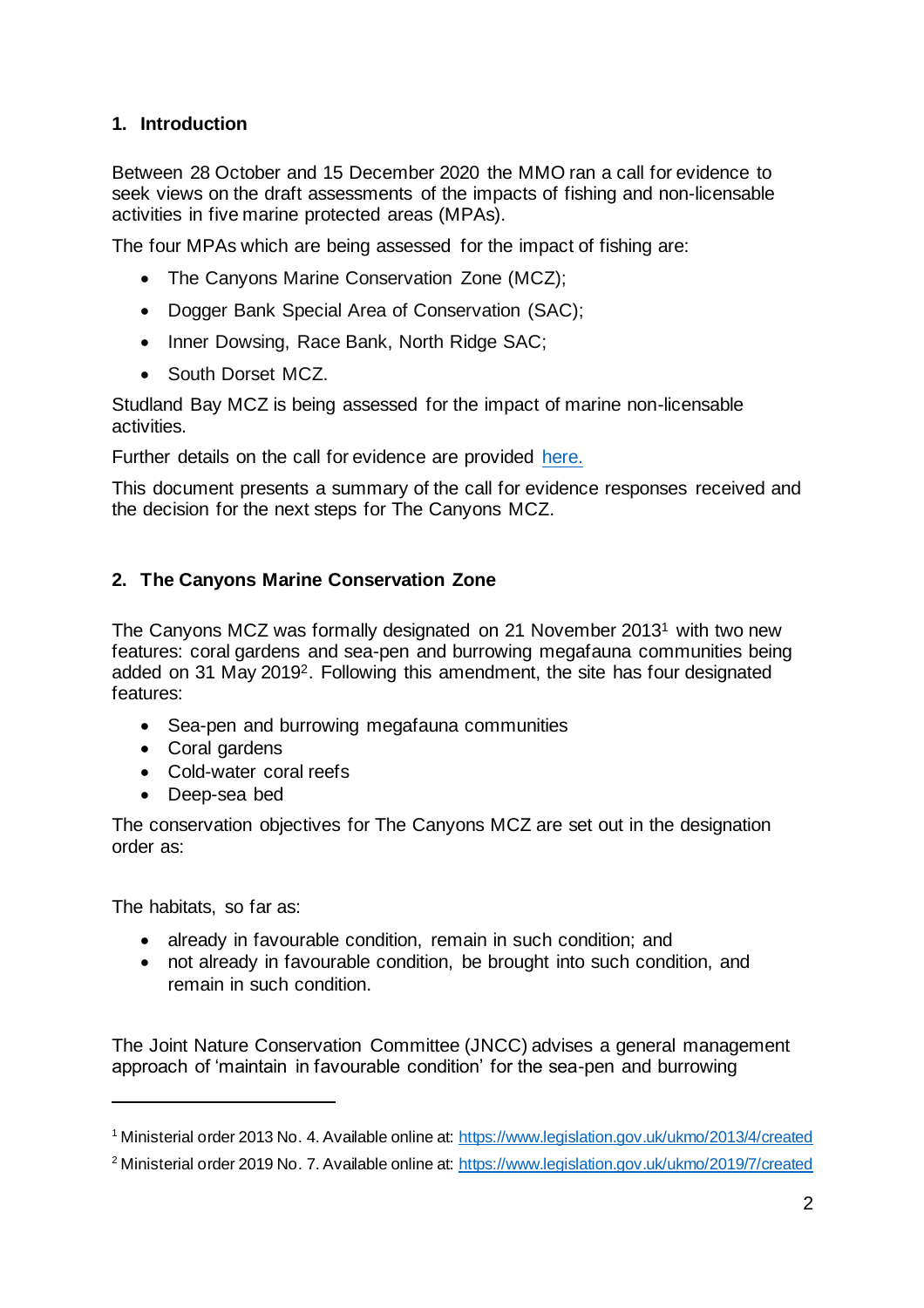megafauna communities feature, and 'recover to favourable condition' for the remaining features of The Canyons MCZ3.

# **3. Assessment of the effects of fishing activities in The Canyons MCZ**

The draft MMO assessment of fishing impacts at this site, taking into account advice from JNCC and scientific literature, is that coral gardens, cold-water coral reefs and sea-pen and burrowing megafauna communities and deep-sea bed are sensitive to the impacts of demersal fishing activities including demersal trawls, demersal seines and anchored nets and lines. For these features, the conservation objectives are unlikely to be achieved due to their vulnerability to the demersal fishing activities occurring.

# **4. Call for evidence responses**

# **4.1. Methodology for collecting responses**

The call for evidence for The Canyons MCZ included a survey which presented multiple management options for fishing activities.

Questions sought evidence and views from stakeholders on management options for each activity and asked for information about the location, condition and sensitivity of designated features as well as the level or nature of fishing within the site.

Stakeholders also had the option to answer the questions to consider in the call for evidence letter via email. A number of responses were received in this way.

Please note, some stakeholders responded to the surveys and via email. In these cases, email responses have been considered alongside the survey responses.

# **4.2. The Canyons MCZ Survey Responses**

During the call for evidence 20 responses were received relating specifically to The Canyons MCZ. These included responses from individuals, fishers, nongovernmental organisations, industry groups and other government departments. Of these, responses 18 were in support of management being introduced, and two responses were neither in favour or opposed to the introduction of management.

The responses have been collated and summarised below:

4.2.1. *Do you have information about the location, condition or sensitivity of the designated features?*

Respondents stated that benthic research focused on similar geomorphological features and habitats have shown due to their unique geomorphology, submarine

<sup>&</sup>lt;sup>3</sup> The Canyons MCZ: factsheet. Available online at:

[https://assets.publishing.service.gov.uk/government/uploads/system/uploads/attachment\\_data/file/80](https://assets.publishing.service.gov.uk/government/uploads/system/uploads/attachment_data/file/805607/mcz-the-canyons-2019.pdf) [5607/mcz-the-canyons-2019.pdf](https://assets.publishing.service.gov.uk/government/uploads/system/uploads/attachment_data/file/805607/mcz-the-canyons-2019.pdf)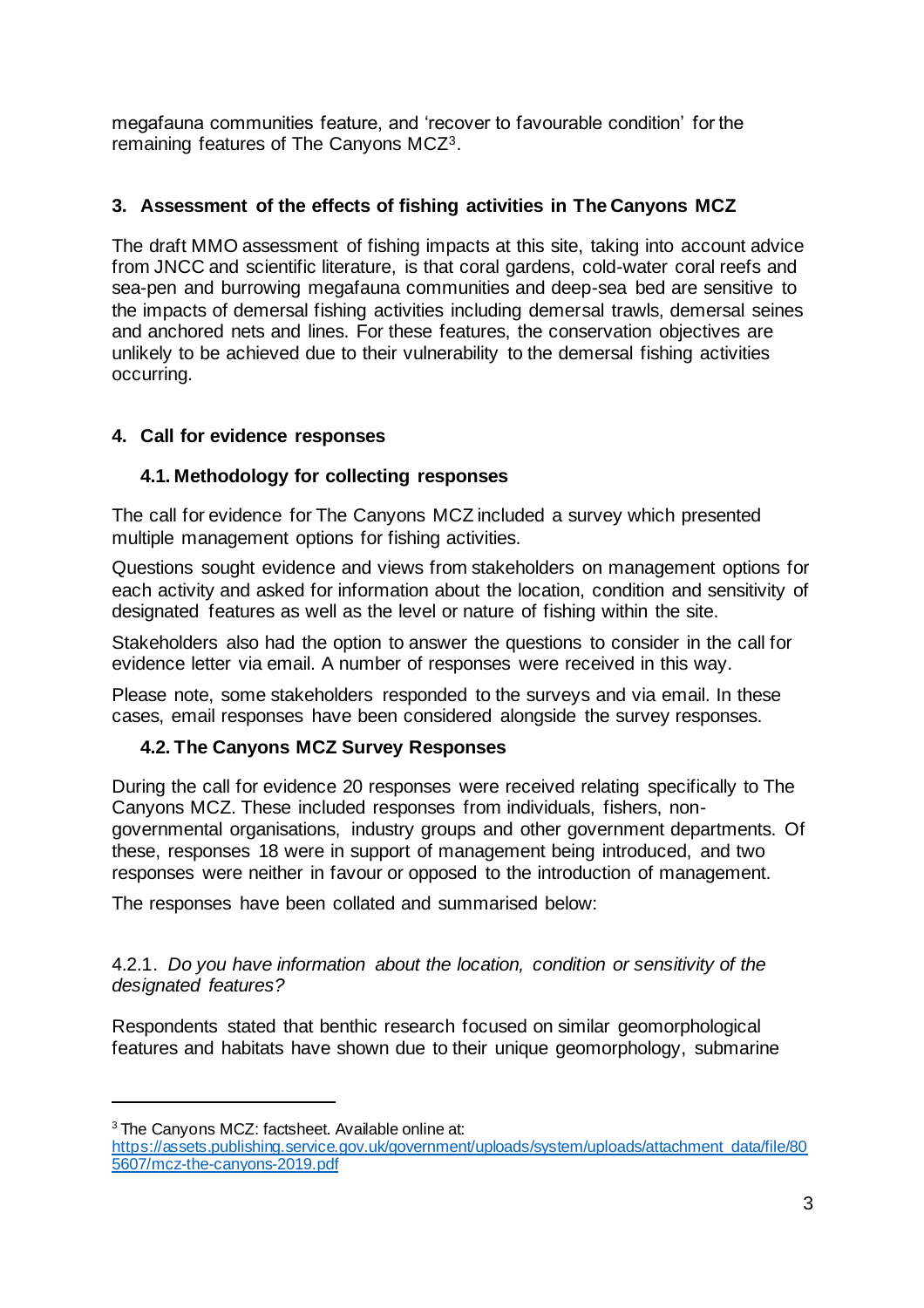canyons are prone to a series of processes that may be less common along the rest of the continental margin, but that will have a direct influence on benthic communities and how they are impacted by fishing practices. The presence of submarine canyons causes enhanced bottom currents (e.g. as a result of internal waves) and enhanced sediment transport (e.g. through turbidity currents), influencing organic matter transport and ultimately effecting benthic fauna

*4.2.2. Do you have information about the level or nature of fishing activity within the site?* 

Respondents outlined several different fishing activities occurring in the area including:

- We have evidence of potential bottom trawling impacts on an area of small cold-water coral mounds on the interfluve south of Dangaard Canyon. This evidence consists of sidescan sonar data from 2015 which show a large number of linear scars in the seabed, interpreted as trawl scars; and video/photographic data that illustrate the status of the seabed and benthic communities in 2018.
- We have calculated that the organic carbon stored within shelf sediments of the site (from EMODNET modelled data: Eunis A5 sediment layer) that could be damaged by bottom towed fishing from the site is in the region of 1913 tonnes, leading to £85,114.21 loss of carbon storage potential from between 2016 to 2040 with continued fishing pressure (based on Luisetti et al, 2019).
- We found that the following metrics were observed for the site when analysing data from Global Fishing Watch on hours fished in the site, and examined by fishing activity in hours (2015-2018 combined) for different member states.
	- o Area of MPA fished using bottom towed fishing: 100%
	- o Total hours fished using demersal towed fishing gears: 1086.96.
	- o France: 984.21 hours (91%)
	- $\circ$  Ireland: 57.04 hours (5)
	- o Spain: 35.45 hours (3)
	- o UK: 10.26 hours (1)

#### *4.2.3. How would each of the proposed management options affect you?*

The following section summarises the impacts respondents raised for each of the options. These are either impacts to themselves or wider impacts.

**Option 1:** No fisheries restrictions. Introduce a monitoring and control plan within the site.

This option was considered the preferred management option by one respondent. Other responses indicated this option would not be in keeping with the aims of the sites conservation objectives as it would lead to the destruction of the environment and would be counter to the Marine Act, Marine Strategy Regulations and other national and international laws.

**Option 2:** Reduce/limit pressures. Due to the potential impacts of bottom towed gear on the features of the site, management would be introduced to reduce the risk of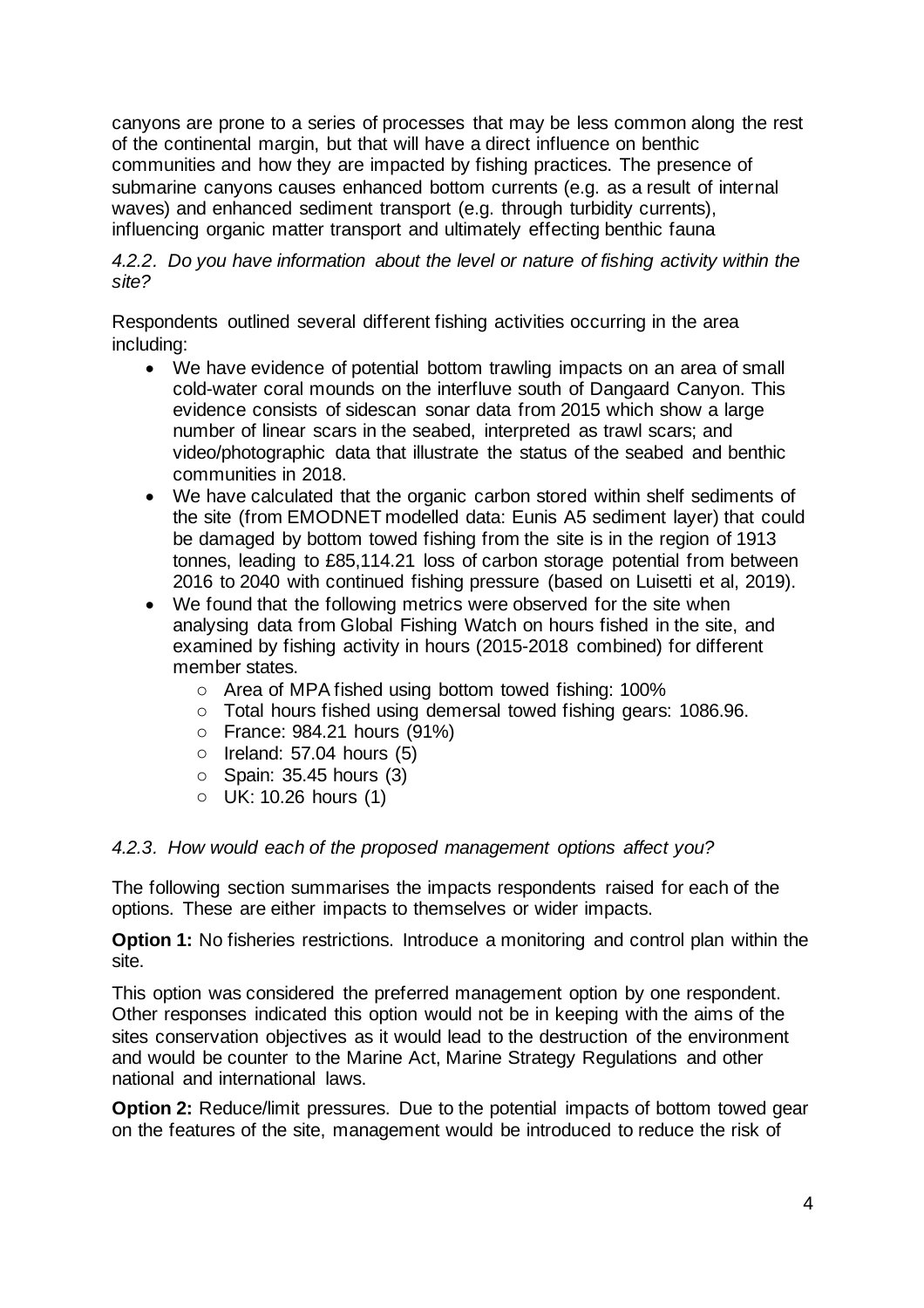the conservation objectives not being achieved. This may be through a zoned management approach and/or limiting the activity/intensity of these activity types.

This option was preferred by three respondents, with others indicating this option would have a positive impact on other industries, with improved opportunities for fishing activities, as well as proving a chance to develop monitoring and scientific surveys.

However, some respondents also believed that this option was not sufficiently strong, as full protection of seabed habitats is required to enable blue carbon and biodiversity targets to be met and the option would also still be counter to the Marine Act, Marine Strategy Regulations and other national and international laws.

**Option 3:** Remove/avoid pressures (whole site prohibition). Demersal and semipelagic trawls, demersal seines and dredges will be prohibited in all areas of the site.

All respondents apart from one highlighted that this option would be beneficial to the site, providing reasons including:

- Increased biodiversity protection and opportunities for recovery since bottom trawling will have damaged many of the slow-growing deep seabed community species already.
- The natural carbon capture potential for the site will be enhanced.
- Necessary to conserve the integrity of the whole site as required by the Marine Act, Marine Strategy Regulations and other national and international laws.
- As there is very limited bottom towed fishing occurring within the site there will be little to no significant impact from a prohibition on such fishing activity. However, as the site is fished to a small degree, this may have a greater impact than if the site were regularly trawled or dredged. Therefore, a whole site prohibition is necessary to prevent the severe impact of infrequent use of bottom towed gear.

#### *4.2.4. What other effects will each of the proposed management options have?*

**Option 1:** No fisheries restrictions. Introduce a monitoring and control plan within the site.

Respondents stated that there will be no change in fishing activities and this would be insufficient to have any positive impact on the site.

#### **Option 2: Reduce/limit pressures.**

Some respondents stated that this option is insufficient for the site's protection and a zoned approach would not meet biodiversity targets. There was also a suggestion that placing strong limits on demersal gears could enable recovery of the site and meet conservation objectives.

One respondent noted that a reduction in the potential impacts of gears that directly impact the seabed could also cause an inadvertent reduction on known or presently unknown archaeological materials. It is possible that the reporting of impacts or accidental recovery of new archaeological discoveries could diminish.

One respondent stated this option will have minimal effect compared to the current baseline, and will not help meet the ambitions of its climate and biodiversity goals.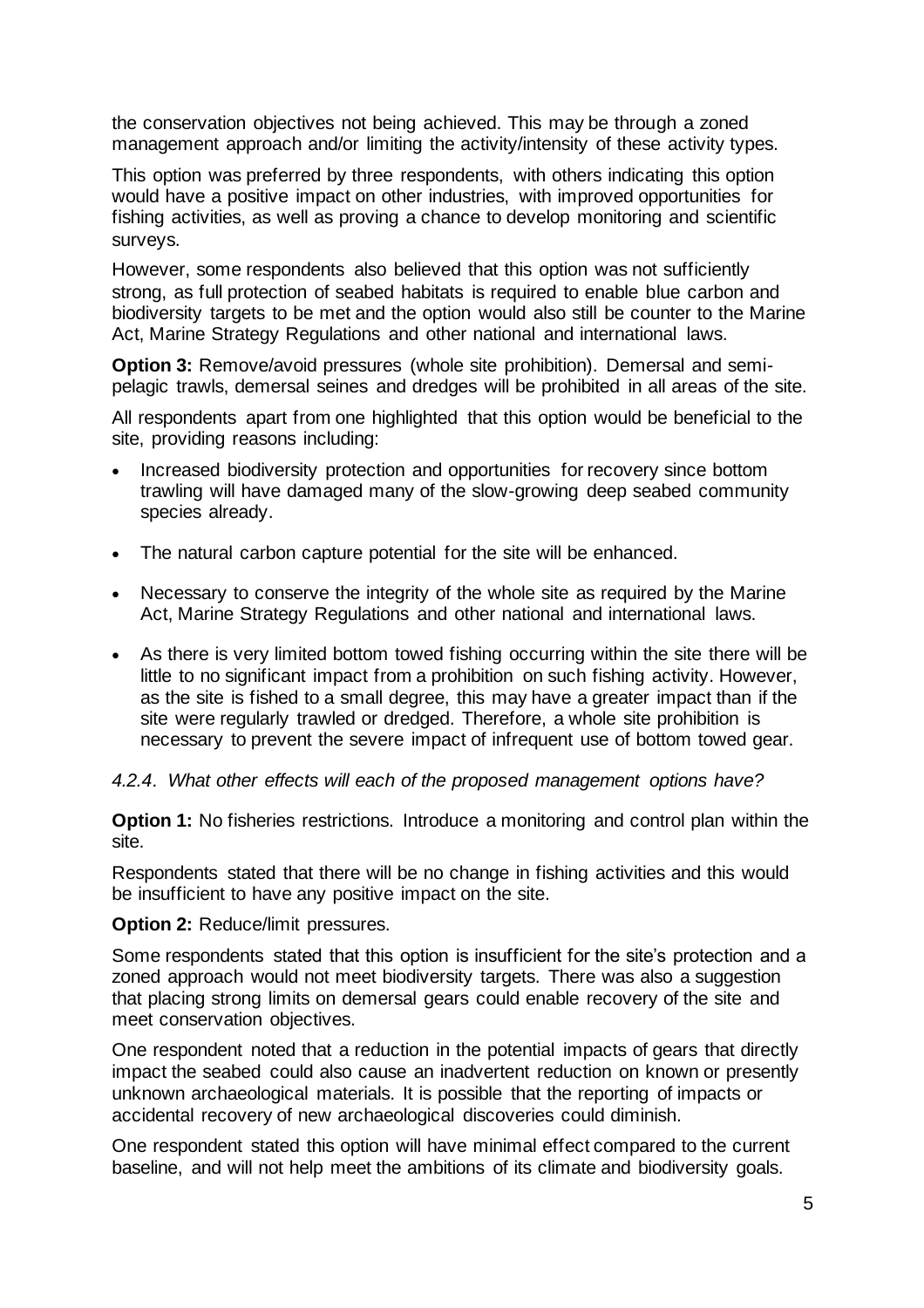**Option 3:** Remove/avoid pressures (whole site prohibition). Demersal and semipelagic trawls, demersal seines and dredges will be prohibited in all areas of the site.

Respondents stated that option 3, as well as option 2, could lead to positive impacts for other fishing gear industries, although there could also be a displacement of fishing effort. There could also be an inadvertent reduction on known or presently unknown archaeological materials.

Some respondents thought this would be the most beneficial option for species within the site, although one respondent thought the option was overly prescriptive for the area.

One respondent cited evidence that this option will recover biodiversity and protect and enhance the carbon storage capacity for the site, avoiding over £100,000 of lost carbon storage potential over 25 years, and protect seabed species in deep waters that are evolutionarily maladapted to the impact of bottom towed fishing gears. Both biodiversity and carbon capture and storage will benefit. Also, as the site is large (>100km square), & isolated it meets at least 2 of the 5 criteria of effective MPAs in that the site is large and surrounded by deep water.

One respondent reported that there was multi-sectoral support for a 'whole site' management approach and that two scientific papers under review detail the benefits of protecting mosaics habitats, which provide benefits to benthic biodiversity and fish populations beyond discrete designated features. The papers' findings are from Southern England, principally around the Lyme Bay area, so it could be assumed that the positive biodiversity, biomass and density responses within The Canyons MCZ site would be replicated by similar strict and comprehensive management measures.

#### *4.2.5. What proportion and/or which parts of the site should be subject to a prohibition of bottom towed gears?*

Most respondents believed that 100 % of the site should be subject to a prohibition of bottom towed gears. Some respondents expanded on this, stating that bottom towed fishing is highly damaging to seabed habitats and benthic communities and is not compatible with the site's conservation objectives. Prohibiting these fishing gears across the entire site would protect the features from further damage and foster their recovery as soon as possible. This would also result in more benefits to the wider society such as an improvement in essential fish habitat, an increase in biodiversity, species richness and carbon capture and storage potential.

*4.2.6. Any other comments not addressed within survey responses* 

• There could be other environmental effects from the use of certain types of gear. In particular the direct impact which could occur between mobile seabed impacting fishing gear and archaeological materials on and exposed through the seabed. It is appreciated that mutual avoidance is the preferred strategy, but the risk may still exist that presently unknown cultural heritage sites might be encountered.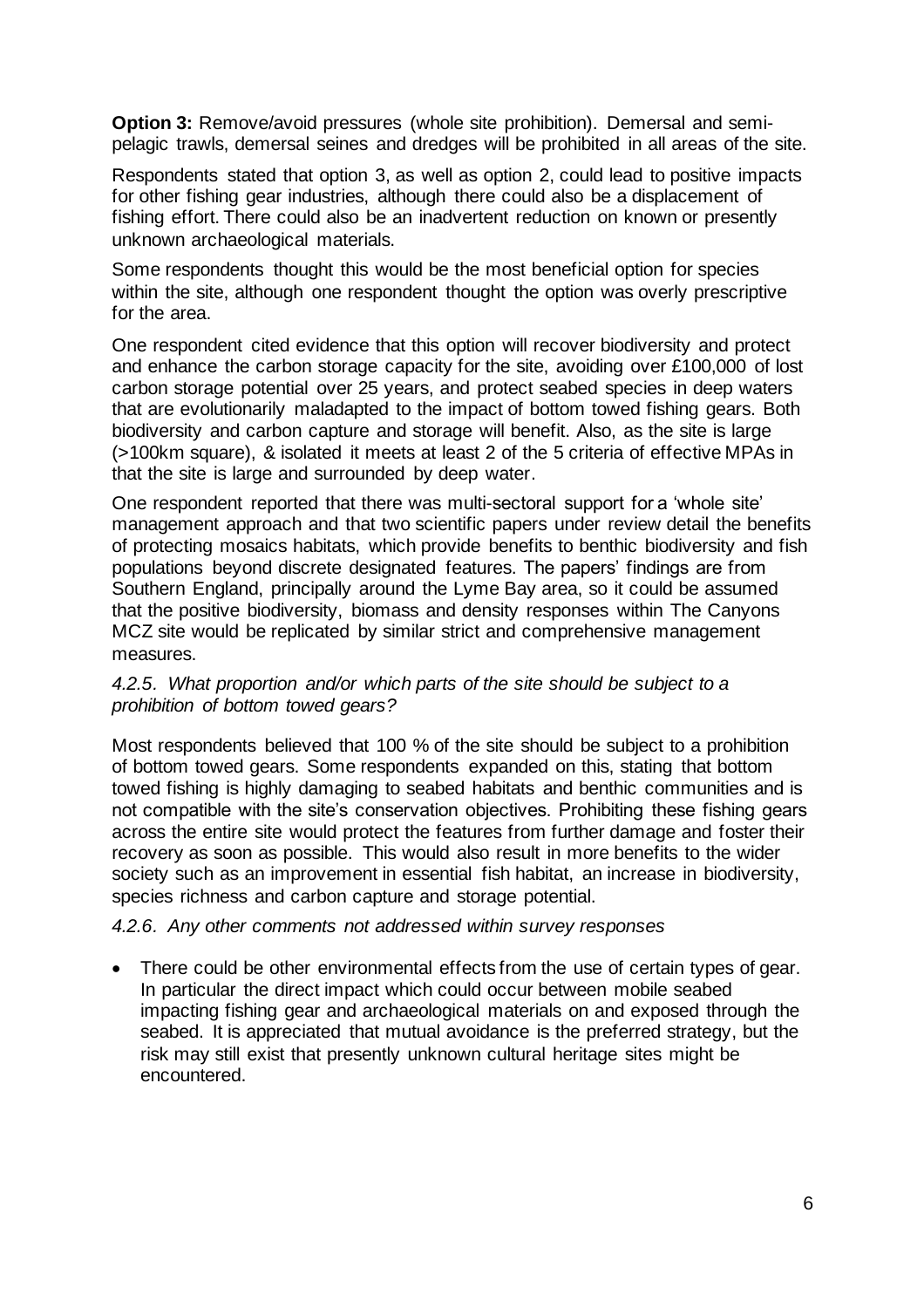#### **5. MMO response to site specific consultation responses**

MMO would like to thank everyone who responded to the call for evidence. We have reviewed all responses and have updated our assessment accordingly.

A summary of specific evidence and comments, and how these have been addressed is set out below:

- **One respondent provided Global Fishing Watch data to show the level of fishing activity in the site.** This data primarily uses automatic identification system (AIS) data, which can be turned off by vessels and is used by vessels larger than 15 m in length. In the MMO's assessment vessel monitoring system (VMS) data is used which provides high level confidence for the activity of vessels greater than 12m in length.
- **Some respondents were commented that the prohibition of fishing activity across The Canyons MCZ could lead to the displacement of these fishing activities increasing pressure on habitats outside of the site.** The draft assessment indicates that bottom towed gears are adversely affecting the designated features. As such the potential impact of displacement to areas outside of The Canyons MCZ does not remove the requirement to ensure that fishing is managed to further the conservation objectives of The Canyons MCZ
- **One respondent commented that a reduction in bottom towed fishing within the site would cause an inadvertent reduction on the discovery of known or presently unknown archaeological materials.** The draft assessment indicates that bottom towed gears are adversely affecting the designated features. As such the potential for an inadvertent reduction on archaeological materials does not remove the requirement to ensure that fishing is managed to further the conservation objectives of the MCZ.
- The following documents provided by respondents and were reviewed and additional evidence included in the draft assessment where appropriate:
	- o Brewin, PE., Farrugia, TJ. Jenkins, C. and Brickle, P. (2020) Straddling the line: high potential impact on vulnerable marine ecosystems by bottom-set longline fishing in unregulated areas beyond national jurisdiction. ICES J Mar Sci. doi:10.1093/icesjms/fsaa106
	- o Duran Muñoz, P. Murillo, FJ. Sayago-Gil, M. Serrano, A. Laporta, M. Otero, I. and Gomez, C. (2011). Effects of deep-sea bottom longlining on the Hatton Bank fish communities and benthic ecosystem, northeast Atlantic. J Mar Biol Assoc UK 91 (4):939-952. doi:10.1017/S0025315410001773
	- o Puig, P., Canals, M., Company, J. (2012). Ploughing the deep sea floor. Nature*,* 489**,** 286–289<https://doi.org/10.1038/nature11410>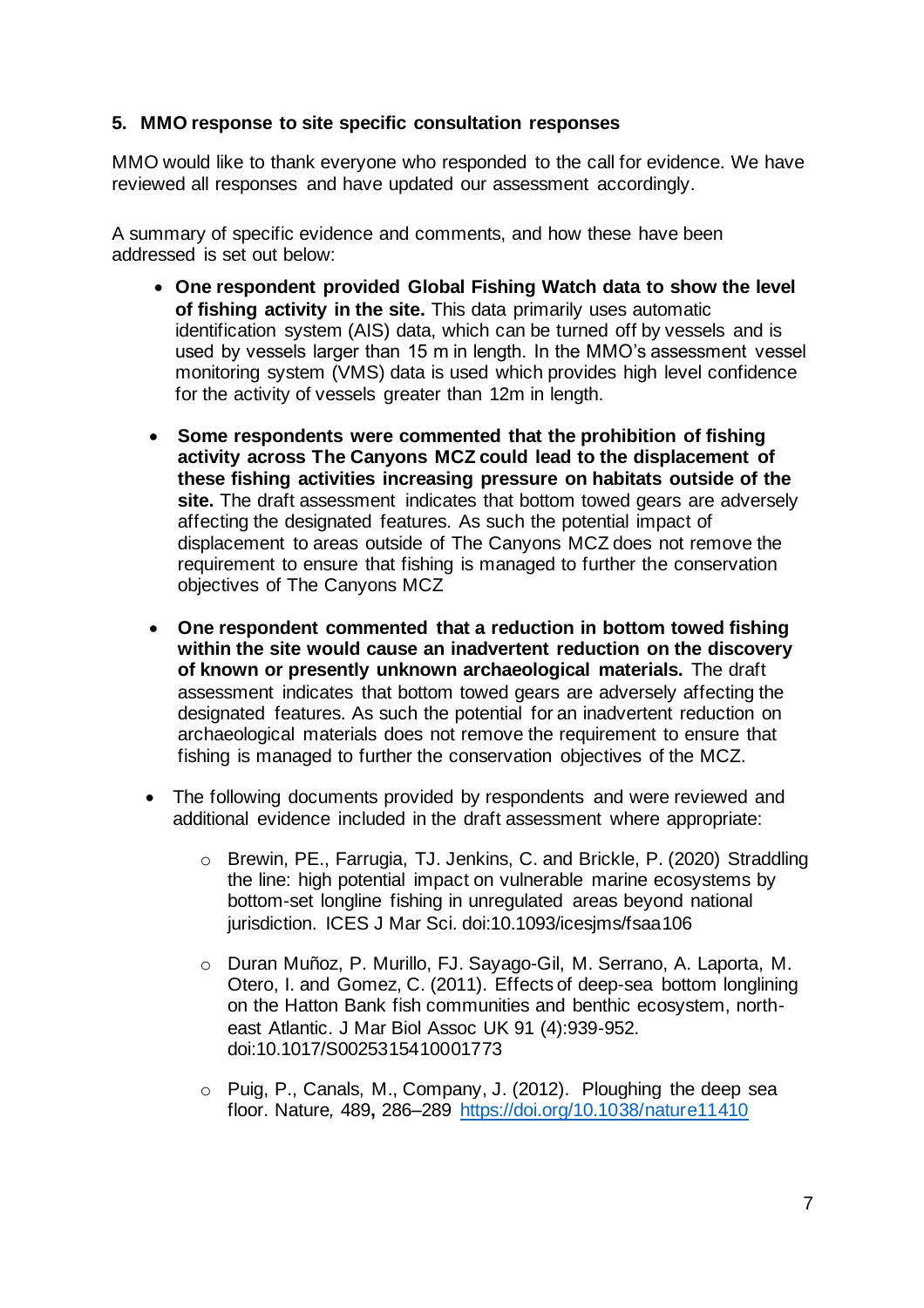# **6. General consultation responses and MMO responses**

The MMO received consultation responses which apply to the general assessment process which do not relate to specific MPAs. These are summarised in the below section together with the MMO's response to the comments.

**Respondent comment**: It is not appropriate to discount fishing activities from the incombination assessment where the assessment has concluded the activities will have an adverse effect on the site alone, and this is not the normal approach. This is due to the uncertainty around the management measures being put in place for fishing activities which are causing an adverse effect, the respondent has no confidence that management will be effective and therefore suggest these activities must also be included in the in-combination assessment.

**MMO Response**: The MMO MPA fisheries assessments aim to identify adverse effects on designated features from fishing pressures and suggest appropriate management measures to ensure the site's conservation objectives are met, in accordance with scientific advice provided by JNCC and NE, [https://jncc.gov.uk/our](https://jncc.gov.uk/our-work/marine-activities-and-pressures-evidence/#jncc-pressures-activities-database)[work/marine-activities-and-pressures-evidence/#jncc-pressures-activities-database](https://jncc.gov.uk/our-work/marine-activities-and-pressures-evidence/#jncc-pressures-activities-database) .

The assessment is completed in several parts: Part A provides a coarse sensitivity assessment to identify which fishing activities can be discounted from further assessment (Part B) as they are not taking place or are not a significant concern. Part B provides an in-depth analysis to assess the pressures of fishing activities relevant for the site. Part C considers the effects of activities in-combination with other relevant activities taking place. These can include:

- Fishing activity/pressure combinations which were excluded in Part A due to not having a significant effect on features alone, but could have an incombination affect.
- Fishing interactions assessed in Part B but not resulting in significant or adverse effect.
- Plans or projects such as marine development works requiring a marine licence.

Where activities have been identified in Part B to result in an adverse effect/significant risk alone, their consideration during Part C depends on the mitigation identified as a result of impacts identified in Part B.

Where an activity is identified in Part B as having an adverse effect/significant risk alone, and mitigation is introduced to reduce, but not entirely remove, this impacts, the residual impact will be considered in Part C to ensure all in-combination impacts are captured.

Where mitigation will be introduced to entirely remove a pathway for a pressure from the activity to affect the feature, this pressure from this activity will not be considered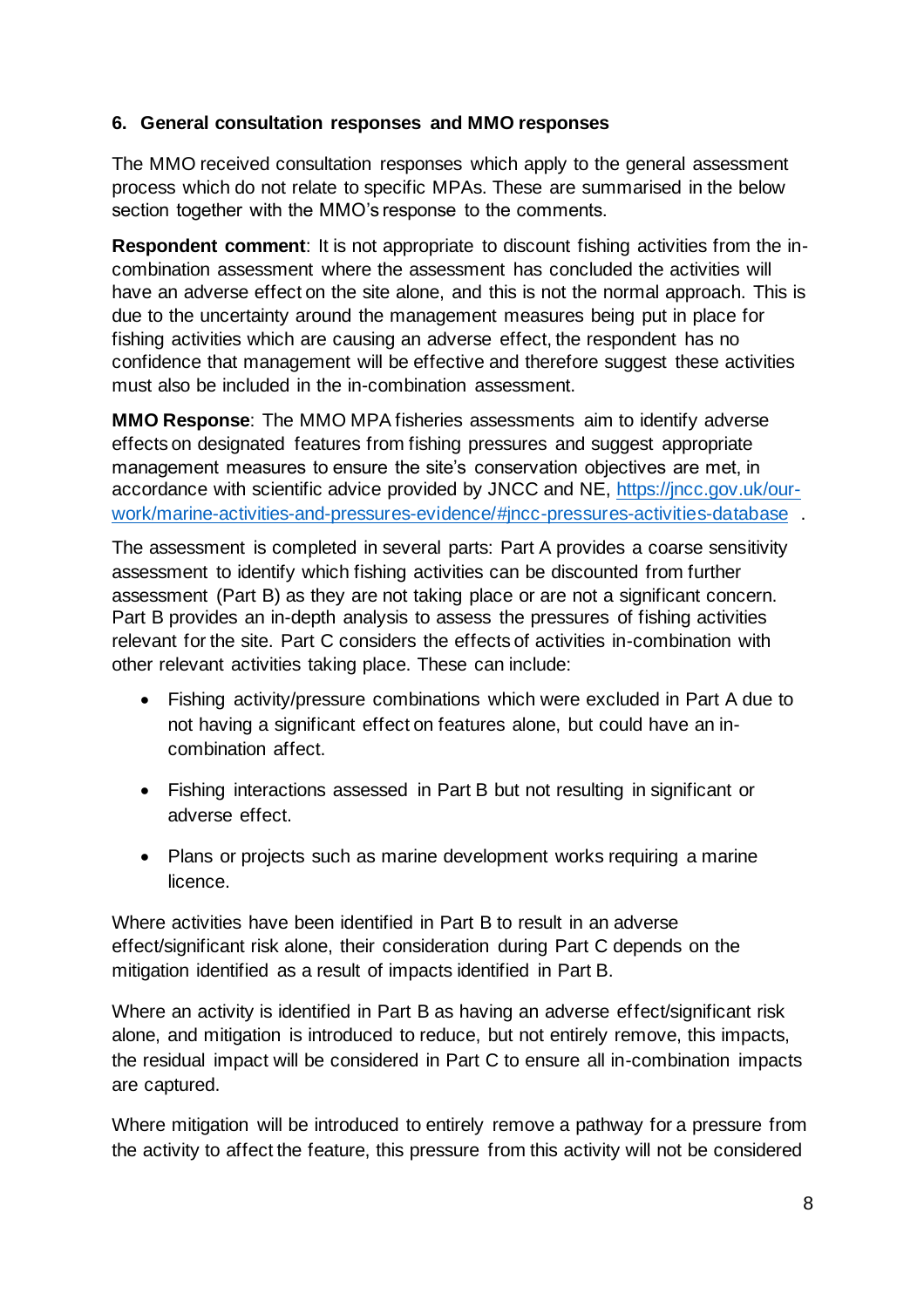in Part C. For example, where the identified mitigation is a prohibition of use of a certain fishing gear types within the site, most or all of the pressures from this activity would be removed from the site and it is not therefore considered during the incombination assessment.

The MMO assessment methodology is provided in Annex 1 of each assessment for full context.

**Respondent comment:** Any spatial management measure to reduce fishing pressure must also consider the potential displacement effects, and the wider impacts this could have on the benthic communities and mobile species associated with them.

**MMO Response** – The MMO MPA assessments use the best available evidence to fully consider all impacts against the conservation objectives, as identified by scientific evidence. If the assessment concludes that use of certain fishing gear types are not compatible with the site's conservation objectives, management measures may be put in place which could cause displacement of this fishing to other areas. This potential impact of displacement to areas outside of the MPAs or management areas does not remove the requirement to ensure that fishing is managed to further the conservation objectives of the site. However, the MMO will have regard to displacement and monitor every MPA by undertaking annual reports of fishing activities and pressures within MPAs, and by regularly reviewing and updating the MPA assessments to reflect any such changes that have been observed. See section 8 of the MMO MPA fisheries assessment for further details on the MMO process on reviewing assessments.

**Respondent comment:** The outcome of this call for evidence and any subsequent consultations will fall far short of providing the proper protection needed for the most ecologically important parts of our seas. The respondent highlighted that bottom trawling took place in 71 offshore MPAs in 2019 and advocate a ban on all destructive fishing gears starting with bottom trawlers and supertrawlers, across the entire MPA network. The respondent suggests these bans are introduced from 1 January 2021, by removing licenses for supertrawlers & bottom trawlers to fish in MPAs, via powers in the Fisheries Act 2020.

The respondent also stated that the process lacks ambition, both in the number of MPAs included and the management options proposed. It is also unnecessarily slow and cumbersome as a process for delivering the scale and extent of ambition required to protect our oceans.

**MMO Response** – The purpose of the call for evidence was to gather additional evidence and stakeholder views on the draft MMO assessments and management options for fishing in four offshore MPAs: Dogger Bank Special Area of Conservation (SAC), Inner Dowsing, Race Bank and North Ridge SAC, South Dorset Marine Conservation Zone (MCZ) and The Canyons MCZ. The MMO assessments contain detailed assessments of the impacts of fishing in these sites and set out a range of management options. The outcomes of updated MMO assessments, taking into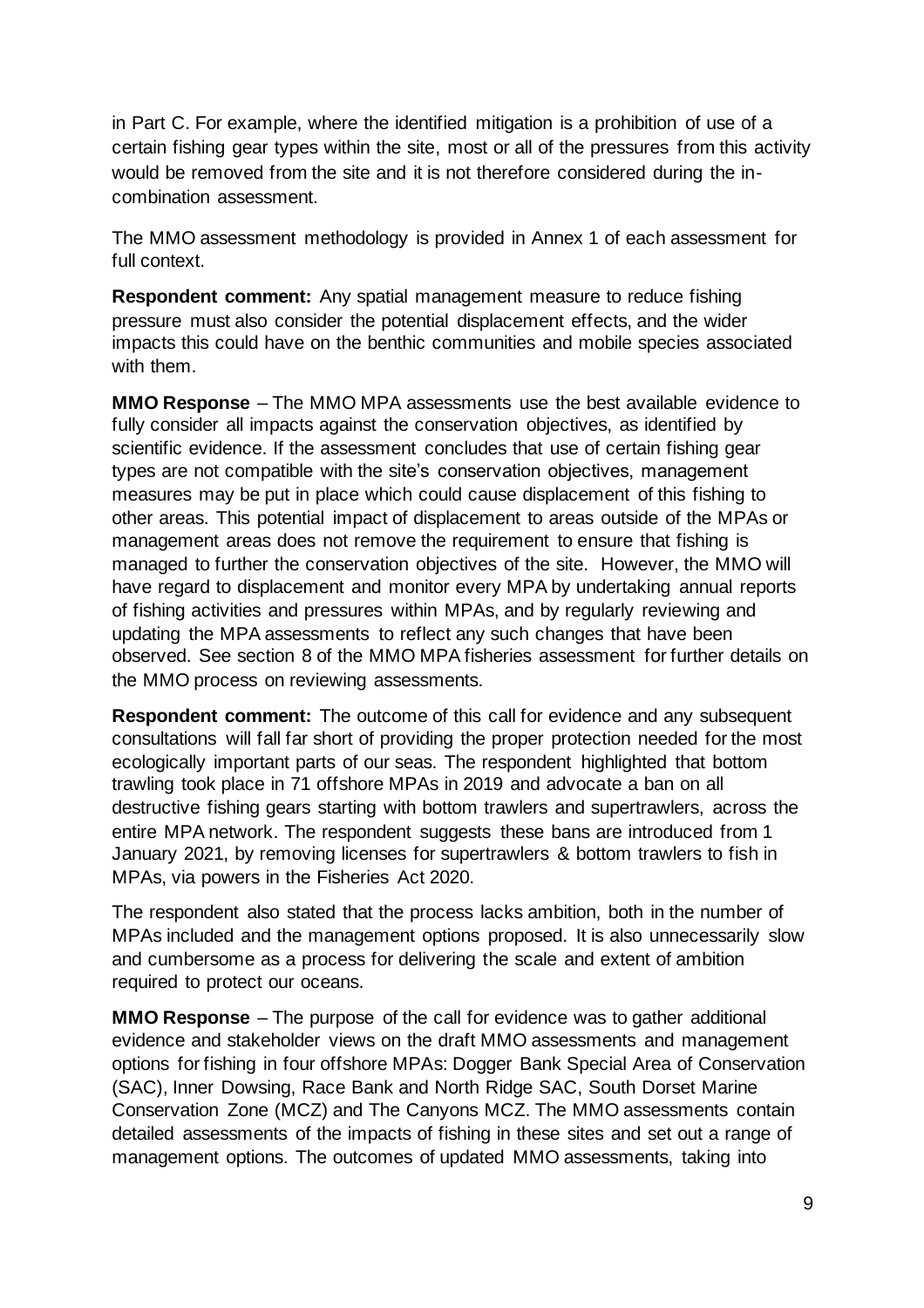account evidence received and advice from Natural England and JNCC, have been used to develop ambitious and proportionate draft management measures which are now subject to public consultation.

**Respondent comment:** The fisheries assessments would benefit from a glossary of terms and consistent use of them throughout the documentation, and that an overarching assessment methodological conceptualisation would help communicate how the assessments are undertaken.

More explicit reference to SNCB advice within Part B would provide greater transparency on how the assessment is drawing its conclusions. The management objectives for mobile species was also identified as lacking clarity and purpose.

The respondent provided advice on the spatial footprint analysis (Pr-values) methodology and suggested applying a rule of using vessel speeds of 1-6 knots, rather than 0-6 knots currently used.

**MMO response** – The MMO MPA assessments aim to use clear accessible language and provide explanation where required for use of non-standard terminology. We recognise it would be valuable to provide some supporting information to aid interpretation of the assessments for wider audiences and so will seek to develop such a glossary for future assessments. Annex 1 of each of the MMO MPA assessments fully details the methodology and aims of the assessment and well as referencing the need for assessment in a manner consistent with section 126 of the Marine and Coastal Access Act. Evidence sources and SNCB advice packages are referenced in our assessments where appropriate.

Mobile species are not a designated feature of any of the sites assessed within this call for evidence. Natural England and JNCC conservation advice packages may include species (including mobile species) as a component part of a feature, and impacts on certain species may influence a target attribute for a site feature (feature target attributes are set out in Natural England or JNCC conservation advice packages). Where fishing impacts (for example the removal of target and non-target species) has the potential to impact a sites' conservation objectives we have used the best available evidence to assess this, in accordance with the pressures activities database published by JNCC and NE [\(https://jncc.gov.uk/our-work/marine](https://jncc.gov.uk/our-work/marine-activities-and-pressures-evidence/#jncc-pressures-activities-database)[activities-and-pressures-evidence/#jncc-pressures-activities-database\).](https://jncc.gov.uk/our-work/marine-activities-and-pressures-evidence/#jncc-pressures-activities-database)

The Pr-values presented incorporate gear specific fishing speeds which are used to identify relevant vessel pings to be included within the values presented. Annex 2 in each of the MMO MPA assessments provides information regarding the speeds that have been included for each of the fishing gears included. It is acknowledged in the description, strengths and limitations of fishing activity data provided in the assessments, that this may overestimate, or in some cases, underestimate the true level of fishing activity.